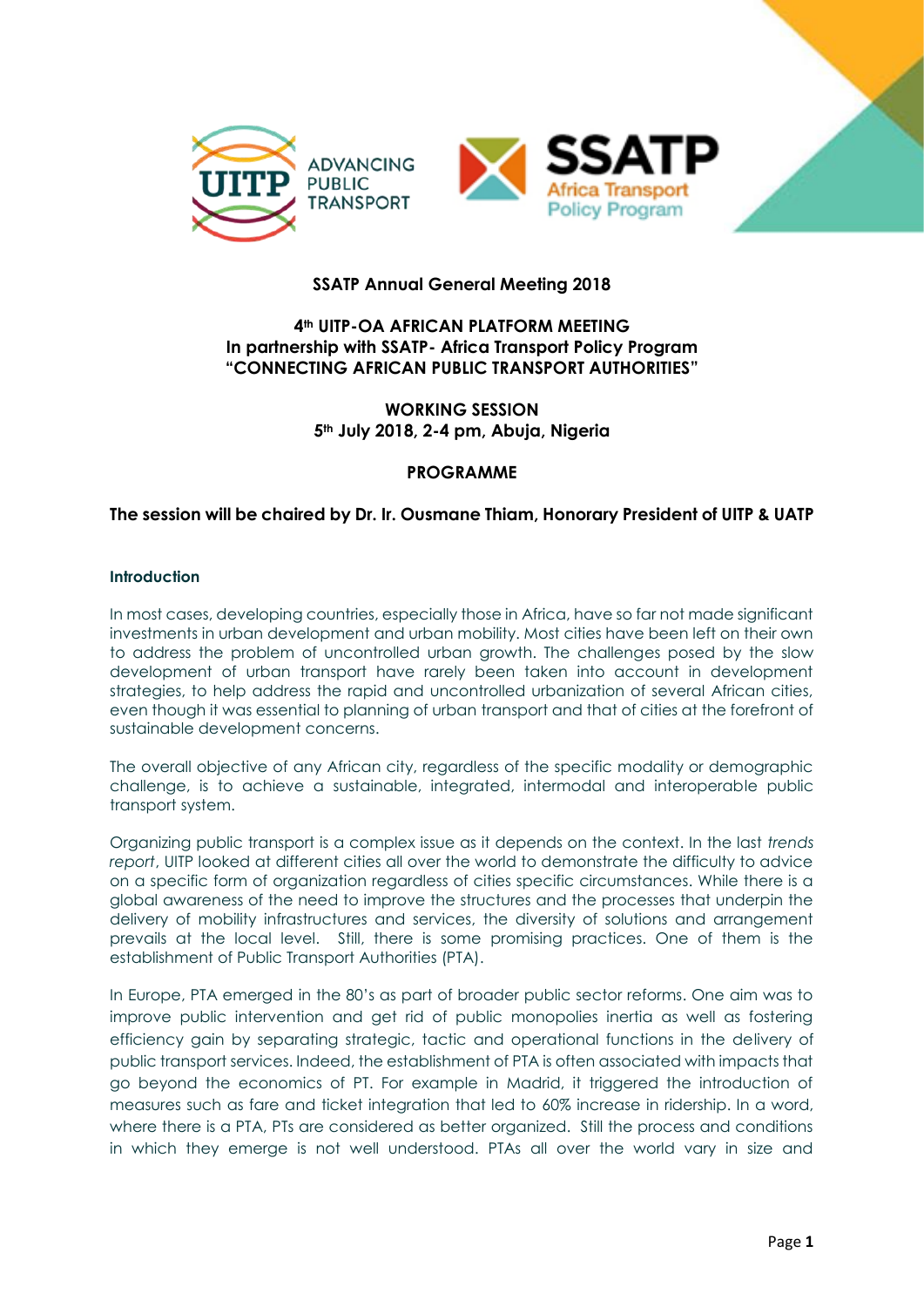competencies, they evolve over time driven by complex political forces. There is no one fit all solutions, history and time matter.

Many cities in Africa see the benefits of establishing a Transport Authority (TA) to regulate and administer public transport. This is fundamental to enable the improvement of public transport in cities through the integration of all transport functions into an institutional structure at the level of the local/metropolitan sphere of government. However, TAs in African cities have often failed to realize this vision because of structural and political factors that hinder their long-term success and sustainability.

Among other difficulties, governments have been reluctant to introduce institutional power into a Transport Authority. In addition, they have been concerned with creating an entity with limited functional responsibility, while the government is responsible for financial sustainability. In addition, many failed TAs have not developed a strategic investment logic to integrate their activities with those of their lead agency, resulting in financial losses and inefficiencies.

This session considers that organising for transport and mobility is more critical for sustainability and pressing in Africa that the challenges related to mobility are increasingly becoming "wicked" problems. This means that they relate to societal issues where uncertainty is pervasive and require working across traditional organizational boundaries. As an illustration, one can mention the integration of health impact of mobility into public decisions. The growing motorization in Africa generates feedback loops that negatively impact the health of citizen, setting the scene for air quality related illness, cardio-vascular diseases and other Non-Communicable Diseases (NCD) such as diabetes. Looking back, it is now possible to affirm that such conditions are due to a decoupled decision-making process that systematically favoured road infrastructures, regardless of the possible systemic effect that transport interventions could have on the city and the urban environment. Again, this put organizational issues to the fore and call for radical change, breaking away from organizational path-dependencies. There is therefore a need to question the governance of transport:

1*) What are the most adequate governance structures and processes?* Here we wish to go beyond organisational boundaries to explore the functioning of transport authorities, how they create horizontal and vertical consistencies within their institutional eco-system at the political, tactical and operational level

2) *How to evaluate the governance of transport?* The governance of transport impacts the urban environment, the economy and more broadly people living conditions. However decisions are often confined to mobility – "the ease of moving" regardless of the effect on housing and land use, for example. There is a need to better appraise, evaluate and integrate the broader impacts of mobility and transport interventions and make decisions accordingly.